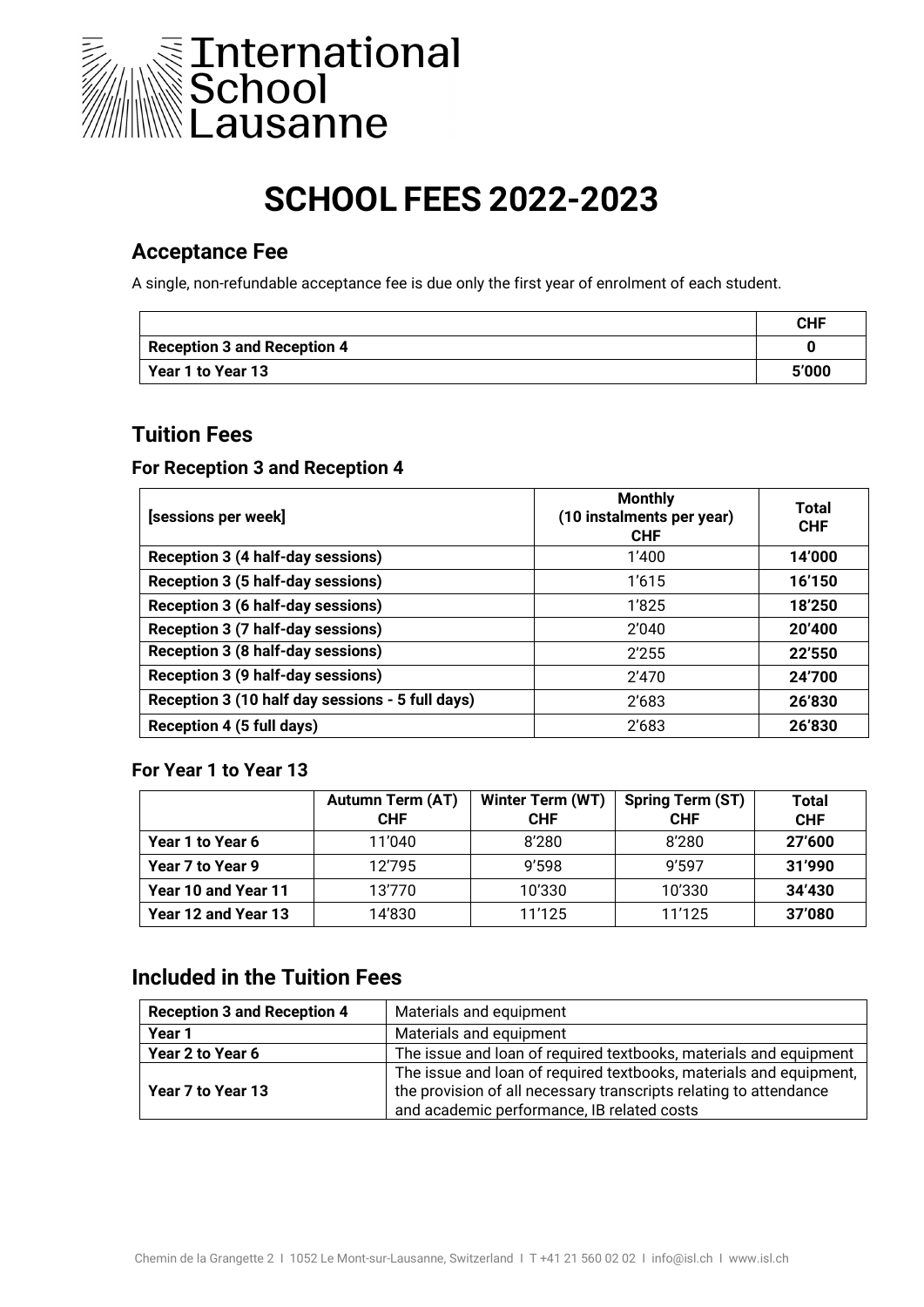|                    | <b>Autumn Term</b><br>(AT)<br><b>CHF</b> | <b>Winter Term</b><br>(WT)<br><b>CHF</b> | <b>Spring Term</b><br>(ST)<br><b>CHF</b> | <b>Total</b><br><b>CHF</b> |
|--------------------|------------------------------------------|------------------------------------------|------------------------------------------|----------------------------|
| <b>Reception 3</b> | 31                                       | 0                                        | 120                                      | 151                        |
| <b>Reception 4</b> | 46                                       | $\mathbf 0$                              | 60                                       | 106                        |
| Year 1             | 16                                       | 265                                      | 51                                       | 332                        |
| Year <sub>2</sub>  | 11                                       | 275                                      | 180                                      | 466                        |
| Year <sub>3</sub>  | 26                                       | 750                                      | 105                                      | 881                        |
| Year 4             | 36                                       | 790                                      | 545                                      | 1'371                      |
| Year 5             | 45                                       | 757                                      | 680                                      | 1'482                      |
| Year 6             | 46                                       | 785                                      | 1'020                                    | 1'851                      |
| Year <sub>7</sub>  | 1'100                                    | 1'000                                    | 0                                        | 2'100                      |
| Year 8             | 1'225                                    | 1'020                                    | 0                                        | 2'245                      |
| Year 9             | 1'100                                    | 1'020                                    | 40                                       | 2'160                      |
| Year 10            | 1'600                                    | 1'020                                    | 25                                       | 2'645                      |
| Year 11            | 1'615                                    | 1'340                                    | 20                                       | 2'975                      |
| Year 12            | 1'105                                    | $\mathbf 0$                              | 75                                       | 1'180                      |
| Year 13            | 1'825                                    | $\mathbf 0$                              | $\mathbf 0$                              | 1'825                      |

## **Other Academic-related Fees**

#### **Included in the Other Academic-related Fees**

| <b>Reception 3 and Reception 4</b> | Curriculum-related visits                                                                                                                 |
|------------------------------------|-------------------------------------------------------------------------------------------------------------------------------------------|
| Year 1                             | Curriculum-related visits in AT, ice-skating programme and,<br>curriculum-related visit in WT, curriculum-related visits in ST            |
| Year 2                             | Curriculum-related visits in AT, ice-skating programme in WT,<br>curriculum-related visits in ST                                          |
| Year <sub>3</sub>                  | Curriculum-related visits in AT, skiing programme in WT, curriculum-<br>related visits & day trip in ST                                   |
| Year 4                             | Curriculum-related visit in AT, skiing programme and curriculum-<br>related visit in WT, curriculum-related visit and field trip in ST    |
| Year 5                             | Curriculum-related visits in AT, skiing programme in WT, curriculum-<br>related visits and field trip in ST                               |
| Year 6                             | Curriculum-related visits in AT, skiing programme and curriculum-<br>related visits in WT, curriculum-related visits and field trip in ST |
| Year 7 to Year 11                  | Ski week in WT, field trip in AT & curriculum-related day excursions<br>during the year                                                   |
| Year 12                            | Field trip in AT & curriculum-related day excursions during the year                                                                      |
| Year 13                            | Field trip in AT & curriculum-related day excursions during the year                                                                      |

The trips and excursions specified in the list above are subject to change according to circumstances.

Additional costs may occur to cover optional activities, for example, language or MUN trips, theatre outings, and some after-school activities.